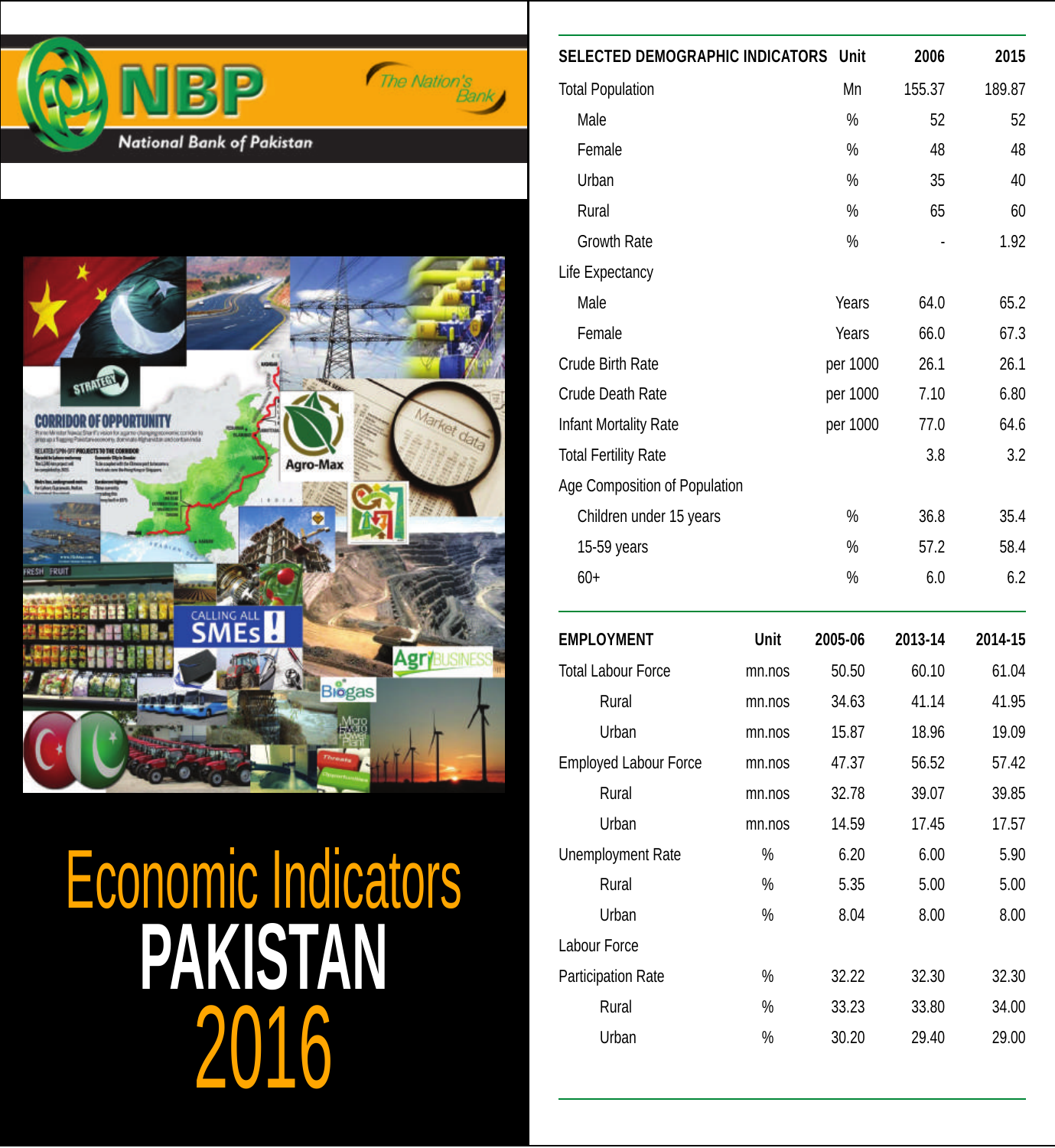| 2014-15<br>Province/Area<br>Male<br>Female<br>Total<br>Male<br>Female<br>Total<br>47<br>58<br>49<br>Pakistan<br>70<br>70<br>60<br>36<br>51<br>Rural<br>63<br>49<br>63<br>38<br>Urban<br>81<br>66<br>74<br>82<br>69<br>76<br>71<br>52<br>55<br>63<br>Punjab<br>61<br>71<br>Rural<br>65<br>43<br>53<br>65<br>45<br>55<br>Urban<br>71<br>73<br>82<br>76<br>82<br>77<br>Sindh<br>67<br>43<br>49<br>60<br>56<br>70<br>53<br>21<br>24<br>Rural<br>37<br>55<br>40<br>Urban<br>76<br>80<br>63<br>72<br>82<br>70<br><b>KPK</b><br>72<br>36<br>53<br>71<br>35<br>53<br>49<br>Rural<br>70<br>32<br>69<br>31<br>50<br>Urban<br>81<br>55<br>68<br>52<br>66<br>80<br>Balochistan<br>59<br>25<br>25<br>44<br>43<br>61<br>Rural<br>36<br>38<br>54<br>17<br>54<br>17<br>Urban<br>74<br>45<br>59<br>78<br>42<br>61<br><b>NATIONAL ACCOUNTS</b><br>2014-15<br>2005-06<br>2013-14<br><b>GNP</b><br>Size <sup>†</sup><br>Rs.bn.<br>5,305.00 26,597.03<br>29,167.92<br>$\%$<br>Growth Rate (fc)<br>6.4<br>5.7<br>6.0<br>GDP<br>Size <sup>t</sup><br>Rs.bn.<br>5,220.00 25,068.06<br>27,383.72<br>Growth Rate (fc)<br>$\%$<br>5.82<br>4.05<br>4.04<br>Per Capita Income<br>000 Rupees<br>34<br>142<br>153<br><b>Sectoral Growth Rate</b><br>%<br><b>Agricultural Sector</b><br>1.6<br>2.5<br>2.53<br><b>Industrial Sector</b><br>4.8<br>4.53<br>4.81<br>Large-scale Manufacturing<br>4.0<br>3.29<br>5.46<br>5.7<br>6.24<br>Construction<br>5.96<br>Services Sector<br>6.9<br>4.46<br>4.31<br>Transport, Storage & Communication<br>5.7<br>3.9<br>4.85<br>Wholesale & Retail Trade<br>5.3<br>4.77<br>2.63<br>Finance & Insurance<br>3.5<br>4.31<br>6.48<br><b>Sectoral Share in GDP</b><br>%<br><b>Agricultural Sector</b><br>21.3<br>21.1<br>20.8<br><b>Industrial Sector</b><br>18.9<br>20.5<br>20.6<br>Mining & Quarrying<br>2.6<br>2.9<br>2.9<br>Manufacturing<br>13.4<br>13.6<br>13.6<br>Construction<br>2.1<br>2.4<br>2.3<br>Services Sector<br>52.8<br>58.4<br>58.6<br>Transport, Storage & Communication<br>13.3<br>10.4<br>13.4<br>Wholesale & Retail Trade<br>19.1<br>18.5<br>18.3<br>Finance & Insurance<br>5.0<br>3.1<br>3.2<br><b>INVESTMENT AND SAVINGS</b><br>2005-06<br>2013-14<br>2014-15<br>as % of GDP<br><b>Gross Total Investment</b><br>21.7<br>14.64<br>15.48<br><b>Gross Fixed Investment</b><br>20.1<br>13.04<br>13.88<br><b>Public Sector</b><br>4.7<br>3.17<br>3.72<br><b>Private Sector</b><br>15.4<br>10.16<br>9.87<br>14.5<br><b>National Savings</b><br>17.2<br>13.4<br>15.3<br>8.4<br>Domestic Savings<br>7.7 | <b>LITERACY</b><br>(ln %) |         | <b>Pakistan &amp; Provinces</b> |  |  |
|-----------------------------------------------------------------------------------------------------------------------------------------------------------------------------------------------------------------------------------------------------------------------------------------------------------------------------------------------------------------------------------------------------------------------------------------------------------------------------------------------------------------------------------------------------------------------------------------------------------------------------------------------------------------------------------------------------------------------------------------------------------------------------------------------------------------------------------------------------------------------------------------------------------------------------------------------------------------------------------------------------------------------------------------------------------------------------------------------------------------------------------------------------------------------------------------------------------------------------------------------------------------------------------------------------------------------------------------------------------------------------------------------------------------------------------------------------------------------------------------------------------------------------------------------------------------------------------------------------------------------------------------------------------------------------------------------------------------------------------------------------------------------------------------------------------------------------------------------------------------------------------------------------------------------------------------------------------------------------------------------------------------------------------------------------------------------------------------------------------------------------------------------------------------------------------------------------------------------------------------------------------------------------------------------------------------------------------------------------------------------------------------------------------------------------------------------------------------------------------------------------------------------|---------------------------|---------|---------------------------------|--|--|
|                                                                                                                                                                                                                                                                                                                                                                                                                                                                                                                                                                                                                                                                                                                                                                                                                                                                                                                                                                                                                                                                                                                                                                                                                                                                                                                                                                                                                                                                                                                                                                                                                                                                                                                                                                                                                                                                                                                                                                                                                                                                                                                                                                                                                                                                                                                                                                                                                                                                                                                       | (10 years & above)        | 2013-14 |                                 |  |  |
|                                                                                                                                                                                                                                                                                                                                                                                                                                                                                                                                                                                                                                                                                                                                                                                                                                                                                                                                                                                                                                                                                                                                                                                                                                                                                                                                                                                                                                                                                                                                                                                                                                                                                                                                                                                                                                                                                                                                                                                                                                                                                                                                                                                                                                                                                                                                                                                                                                                                                                                       |                           |         |                                 |  |  |
|                                                                                                                                                                                                                                                                                                                                                                                                                                                                                                                                                                                                                                                                                                                                                                                                                                                                                                                                                                                                                                                                                                                                                                                                                                                                                                                                                                                                                                                                                                                                                                                                                                                                                                                                                                                                                                                                                                                                                                                                                                                                                                                                                                                                                                                                                                                                                                                                                                                                                                                       |                           |         |                                 |  |  |
|                                                                                                                                                                                                                                                                                                                                                                                                                                                                                                                                                                                                                                                                                                                                                                                                                                                                                                                                                                                                                                                                                                                                                                                                                                                                                                                                                                                                                                                                                                                                                                                                                                                                                                                                                                                                                                                                                                                                                                                                                                                                                                                                                                                                                                                                                                                                                                                                                                                                                                                       |                           |         |                                 |  |  |
|                                                                                                                                                                                                                                                                                                                                                                                                                                                                                                                                                                                                                                                                                                                                                                                                                                                                                                                                                                                                                                                                                                                                                                                                                                                                                                                                                                                                                                                                                                                                                                                                                                                                                                                                                                                                                                                                                                                                                                                                                                                                                                                                                                                                                                                                                                                                                                                                                                                                                                                       |                           |         |                                 |  |  |
|                                                                                                                                                                                                                                                                                                                                                                                                                                                                                                                                                                                                                                                                                                                                                                                                                                                                                                                                                                                                                                                                                                                                                                                                                                                                                                                                                                                                                                                                                                                                                                                                                                                                                                                                                                                                                                                                                                                                                                                                                                                                                                                                                                                                                                                                                                                                                                                                                                                                                                                       |                           |         |                                 |  |  |
|                                                                                                                                                                                                                                                                                                                                                                                                                                                                                                                                                                                                                                                                                                                                                                                                                                                                                                                                                                                                                                                                                                                                                                                                                                                                                                                                                                                                                                                                                                                                                                                                                                                                                                                                                                                                                                                                                                                                                                                                                                                                                                                                                                                                                                                                                                                                                                                                                                                                                                                       |                           |         |                                 |  |  |
|                                                                                                                                                                                                                                                                                                                                                                                                                                                                                                                                                                                                                                                                                                                                                                                                                                                                                                                                                                                                                                                                                                                                                                                                                                                                                                                                                                                                                                                                                                                                                                                                                                                                                                                                                                                                                                                                                                                                                                                                                                                                                                                                                                                                                                                                                                                                                                                                                                                                                                                       |                           |         |                                 |  |  |
|                                                                                                                                                                                                                                                                                                                                                                                                                                                                                                                                                                                                                                                                                                                                                                                                                                                                                                                                                                                                                                                                                                                                                                                                                                                                                                                                                                                                                                                                                                                                                                                                                                                                                                                                                                                                                                                                                                                                                                                                                                                                                                                                                                                                                                                                                                                                                                                                                                                                                                                       |                           |         |                                 |  |  |
|                                                                                                                                                                                                                                                                                                                                                                                                                                                                                                                                                                                                                                                                                                                                                                                                                                                                                                                                                                                                                                                                                                                                                                                                                                                                                                                                                                                                                                                                                                                                                                                                                                                                                                                                                                                                                                                                                                                                                                                                                                                                                                                                                                                                                                                                                                                                                                                                                                                                                                                       |                           |         |                                 |  |  |
|                                                                                                                                                                                                                                                                                                                                                                                                                                                                                                                                                                                                                                                                                                                                                                                                                                                                                                                                                                                                                                                                                                                                                                                                                                                                                                                                                                                                                                                                                                                                                                                                                                                                                                                                                                                                                                                                                                                                                                                                                                                                                                                                                                                                                                                                                                                                                                                                                                                                                                                       |                           |         |                                 |  |  |
|                                                                                                                                                                                                                                                                                                                                                                                                                                                                                                                                                                                                                                                                                                                                                                                                                                                                                                                                                                                                                                                                                                                                                                                                                                                                                                                                                                                                                                                                                                                                                                                                                                                                                                                                                                                                                                                                                                                                                                                                                                                                                                                                                                                                                                                                                                                                                                                                                                                                                                                       |                           |         |                                 |  |  |
|                                                                                                                                                                                                                                                                                                                                                                                                                                                                                                                                                                                                                                                                                                                                                                                                                                                                                                                                                                                                                                                                                                                                                                                                                                                                                                                                                                                                                                                                                                                                                                                                                                                                                                                                                                                                                                                                                                                                                                                                                                                                                                                                                                                                                                                                                                                                                                                                                                                                                                                       |                           |         |                                 |  |  |
|                                                                                                                                                                                                                                                                                                                                                                                                                                                                                                                                                                                                                                                                                                                                                                                                                                                                                                                                                                                                                                                                                                                                                                                                                                                                                                                                                                                                                                                                                                                                                                                                                                                                                                                                                                                                                                                                                                                                                                                                                                                                                                                                                                                                                                                                                                                                                                                                                                                                                                                       |                           |         |                                 |  |  |
|                                                                                                                                                                                                                                                                                                                                                                                                                                                                                                                                                                                                                                                                                                                                                                                                                                                                                                                                                                                                                                                                                                                                                                                                                                                                                                                                                                                                                                                                                                                                                                                                                                                                                                                                                                                                                                                                                                                                                                                                                                                                                                                                                                                                                                                                                                                                                                                                                                                                                                                       |                           |         |                                 |  |  |
|                                                                                                                                                                                                                                                                                                                                                                                                                                                                                                                                                                                                                                                                                                                                                                                                                                                                                                                                                                                                                                                                                                                                                                                                                                                                                                                                                                                                                                                                                                                                                                                                                                                                                                                                                                                                                                                                                                                                                                                                                                                                                                                                                                                                                                                                                                                                                                                                                                                                                                                       |                           |         |                                 |  |  |
|                                                                                                                                                                                                                                                                                                                                                                                                                                                                                                                                                                                                                                                                                                                                                                                                                                                                                                                                                                                                                                                                                                                                                                                                                                                                                                                                                                                                                                                                                                                                                                                                                                                                                                                                                                                                                                                                                                                                                                                                                                                                                                                                                                                                                                                                                                                                                                                                                                                                                                                       |                           |         |                                 |  |  |
|                                                                                                                                                                                                                                                                                                                                                                                                                                                                                                                                                                                                                                                                                                                                                                                                                                                                                                                                                                                                                                                                                                                                                                                                                                                                                                                                                                                                                                                                                                                                                                                                                                                                                                                                                                                                                                                                                                                                                                                                                                                                                                                                                                                                                                                                                                                                                                                                                                                                                                                       |                           |         |                                 |  |  |
|                                                                                                                                                                                                                                                                                                                                                                                                                                                                                                                                                                                                                                                                                                                                                                                                                                                                                                                                                                                                                                                                                                                                                                                                                                                                                                                                                                                                                                                                                                                                                                                                                                                                                                                                                                                                                                                                                                                                                                                                                                                                                                                                                                                                                                                                                                                                                                                                                                                                                                                       |                           |         |                                 |  |  |
|                                                                                                                                                                                                                                                                                                                                                                                                                                                                                                                                                                                                                                                                                                                                                                                                                                                                                                                                                                                                                                                                                                                                                                                                                                                                                                                                                                                                                                                                                                                                                                                                                                                                                                                                                                                                                                                                                                                                                                                                                                                                                                                                                                                                                                                                                                                                                                                                                                                                                                                       |                           |         |                                 |  |  |
|                                                                                                                                                                                                                                                                                                                                                                                                                                                                                                                                                                                                                                                                                                                                                                                                                                                                                                                                                                                                                                                                                                                                                                                                                                                                                                                                                                                                                                                                                                                                                                                                                                                                                                                                                                                                                                                                                                                                                                                                                                                                                                                                                                                                                                                                                                                                                                                                                                                                                                                       |                           |         |                                 |  |  |
|                                                                                                                                                                                                                                                                                                                                                                                                                                                                                                                                                                                                                                                                                                                                                                                                                                                                                                                                                                                                                                                                                                                                                                                                                                                                                                                                                                                                                                                                                                                                                                                                                                                                                                                                                                                                                                                                                                                                                                                                                                                                                                                                                                                                                                                                                                                                                                                                                                                                                                                       |                           |         |                                 |  |  |
|                                                                                                                                                                                                                                                                                                                                                                                                                                                                                                                                                                                                                                                                                                                                                                                                                                                                                                                                                                                                                                                                                                                                                                                                                                                                                                                                                                                                                                                                                                                                                                                                                                                                                                                                                                                                                                                                                                                                                                                                                                                                                                                                                                                                                                                                                                                                                                                                                                                                                                                       |                           |         |                                 |  |  |
|                                                                                                                                                                                                                                                                                                                                                                                                                                                                                                                                                                                                                                                                                                                                                                                                                                                                                                                                                                                                                                                                                                                                                                                                                                                                                                                                                                                                                                                                                                                                                                                                                                                                                                                                                                                                                                                                                                                                                                                                                                                                                                                                                                                                                                                                                                                                                                                                                                                                                                                       |                           |         |                                 |  |  |
|                                                                                                                                                                                                                                                                                                                                                                                                                                                                                                                                                                                                                                                                                                                                                                                                                                                                                                                                                                                                                                                                                                                                                                                                                                                                                                                                                                                                                                                                                                                                                                                                                                                                                                                                                                                                                                                                                                                                                                                                                                                                                                                                                                                                                                                                                                                                                                                                                                                                                                                       |                           |         |                                 |  |  |
|                                                                                                                                                                                                                                                                                                                                                                                                                                                                                                                                                                                                                                                                                                                                                                                                                                                                                                                                                                                                                                                                                                                                                                                                                                                                                                                                                                                                                                                                                                                                                                                                                                                                                                                                                                                                                                                                                                                                                                                                                                                                                                                                                                                                                                                                                                                                                                                                                                                                                                                       |                           |         |                                 |  |  |
|                                                                                                                                                                                                                                                                                                                                                                                                                                                                                                                                                                                                                                                                                                                                                                                                                                                                                                                                                                                                                                                                                                                                                                                                                                                                                                                                                                                                                                                                                                                                                                                                                                                                                                                                                                                                                                                                                                                                                                                                                                                                                                                                                                                                                                                                                                                                                                                                                                                                                                                       |                           |         |                                 |  |  |
|                                                                                                                                                                                                                                                                                                                                                                                                                                                                                                                                                                                                                                                                                                                                                                                                                                                                                                                                                                                                                                                                                                                                                                                                                                                                                                                                                                                                                                                                                                                                                                                                                                                                                                                                                                                                                                                                                                                                                                                                                                                                                                                                                                                                                                                                                                                                                                                                                                                                                                                       |                           |         |                                 |  |  |
|                                                                                                                                                                                                                                                                                                                                                                                                                                                                                                                                                                                                                                                                                                                                                                                                                                                                                                                                                                                                                                                                                                                                                                                                                                                                                                                                                                                                                                                                                                                                                                                                                                                                                                                                                                                                                                                                                                                                                                                                                                                                                                                                                                                                                                                                                                                                                                                                                                                                                                                       |                           |         |                                 |  |  |
|                                                                                                                                                                                                                                                                                                                                                                                                                                                                                                                                                                                                                                                                                                                                                                                                                                                                                                                                                                                                                                                                                                                                                                                                                                                                                                                                                                                                                                                                                                                                                                                                                                                                                                                                                                                                                                                                                                                                                                                                                                                                                                                                                                                                                                                                                                                                                                                                                                                                                                                       |                           |         |                                 |  |  |
|                                                                                                                                                                                                                                                                                                                                                                                                                                                                                                                                                                                                                                                                                                                                                                                                                                                                                                                                                                                                                                                                                                                                                                                                                                                                                                                                                                                                                                                                                                                                                                                                                                                                                                                                                                                                                                                                                                                                                                                                                                                                                                                                                                                                                                                                                                                                                                                                                                                                                                                       |                           |         |                                 |  |  |
|                                                                                                                                                                                                                                                                                                                                                                                                                                                                                                                                                                                                                                                                                                                                                                                                                                                                                                                                                                                                                                                                                                                                                                                                                                                                                                                                                                                                                                                                                                                                                                                                                                                                                                                                                                                                                                                                                                                                                                                                                                                                                                                                                                                                                                                                                                                                                                                                                                                                                                                       |                           |         |                                 |  |  |
|                                                                                                                                                                                                                                                                                                                                                                                                                                                                                                                                                                                                                                                                                                                                                                                                                                                                                                                                                                                                                                                                                                                                                                                                                                                                                                                                                                                                                                                                                                                                                                                                                                                                                                                                                                                                                                                                                                                                                                                                                                                                                                                                                                                                                                                                                                                                                                                                                                                                                                                       |                           |         |                                 |  |  |
|                                                                                                                                                                                                                                                                                                                                                                                                                                                                                                                                                                                                                                                                                                                                                                                                                                                                                                                                                                                                                                                                                                                                                                                                                                                                                                                                                                                                                                                                                                                                                                                                                                                                                                                                                                                                                                                                                                                                                                                                                                                                                                                                                                                                                                                                                                                                                                                                                                                                                                                       |                           |         |                                 |  |  |
|                                                                                                                                                                                                                                                                                                                                                                                                                                                                                                                                                                                                                                                                                                                                                                                                                                                                                                                                                                                                                                                                                                                                                                                                                                                                                                                                                                                                                                                                                                                                                                                                                                                                                                                                                                                                                                                                                                                                                                                                                                                                                                                                                                                                                                                                                                                                                                                                                                                                                                                       |                           |         |                                 |  |  |
|                                                                                                                                                                                                                                                                                                                                                                                                                                                                                                                                                                                                                                                                                                                                                                                                                                                                                                                                                                                                                                                                                                                                                                                                                                                                                                                                                                                                                                                                                                                                                                                                                                                                                                                                                                                                                                                                                                                                                                                                                                                                                                                                                                                                                                                                                                                                                                                                                                                                                                                       |                           |         |                                 |  |  |
|                                                                                                                                                                                                                                                                                                                                                                                                                                                                                                                                                                                                                                                                                                                                                                                                                                                                                                                                                                                                                                                                                                                                                                                                                                                                                                                                                                                                                                                                                                                                                                                                                                                                                                                                                                                                                                                                                                                                                                                                                                                                                                                                                                                                                                                                                                                                                                                                                                                                                                                       |                           |         |                                 |  |  |
|                                                                                                                                                                                                                                                                                                                                                                                                                                                                                                                                                                                                                                                                                                                                                                                                                                                                                                                                                                                                                                                                                                                                                                                                                                                                                                                                                                                                                                                                                                                                                                                                                                                                                                                                                                                                                                                                                                                                                                                                                                                                                                                                                                                                                                                                                                                                                                                                                                                                                                                       |                           |         |                                 |  |  |
|                                                                                                                                                                                                                                                                                                                                                                                                                                                                                                                                                                                                                                                                                                                                                                                                                                                                                                                                                                                                                                                                                                                                                                                                                                                                                                                                                                                                                                                                                                                                                                                                                                                                                                                                                                                                                                                                                                                                                                                                                                                                                                                                                                                                                                                                                                                                                                                                                                                                                                                       |                           |         |                                 |  |  |
|                                                                                                                                                                                                                                                                                                                                                                                                                                                                                                                                                                                                                                                                                                                                                                                                                                                                                                                                                                                                                                                                                                                                                                                                                                                                                                                                                                                                                                                                                                                                                                                                                                                                                                                                                                                                                                                                                                                                                                                                                                                                                                                                                                                                                                                                                                                                                                                                                                                                                                                       |                           |         |                                 |  |  |
|                                                                                                                                                                                                                                                                                                                                                                                                                                                                                                                                                                                                                                                                                                                                                                                                                                                                                                                                                                                                                                                                                                                                                                                                                                                                                                                                                                                                                                                                                                                                                                                                                                                                                                                                                                                                                                                                                                                                                                                                                                                                                                                                                                                                                                                                                                                                                                                                                                                                                                                       |                           |         |                                 |  |  |
|                                                                                                                                                                                                                                                                                                                                                                                                                                                                                                                                                                                                                                                                                                                                                                                                                                                                                                                                                                                                                                                                                                                                                                                                                                                                                                                                                                                                                                                                                                                                                                                                                                                                                                                                                                                                                                                                                                                                                                                                                                                                                                                                                                                                                                                                                                                                                                                                                                                                                                                       |                           |         |                                 |  |  |
|                                                                                                                                                                                                                                                                                                                                                                                                                                                                                                                                                                                                                                                                                                                                                                                                                                                                                                                                                                                                                                                                                                                                                                                                                                                                                                                                                                                                                                                                                                                                                                                                                                                                                                                                                                                                                                                                                                                                                                                                                                                                                                                                                                                                                                                                                                                                                                                                                                                                                                                       |                           |         |                                 |  |  |
|                                                                                                                                                                                                                                                                                                                                                                                                                                                                                                                                                                                                                                                                                                                                                                                                                                                                                                                                                                                                                                                                                                                                                                                                                                                                                                                                                                                                                                                                                                                                                                                                                                                                                                                                                                                                                                                                                                                                                                                                                                                                                                                                                                                                                                                                                                                                                                                                                                                                                                                       |                           |         |                                 |  |  |
|                                                                                                                                                                                                                                                                                                                                                                                                                                                                                                                                                                                                                                                                                                                                                                                                                                                                                                                                                                                                                                                                                                                                                                                                                                                                                                                                                                                                                                                                                                                                                                                                                                                                                                                                                                                                                                                                                                                                                                                                                                                                                                                                                                                                                                                                                                                                                                                                                                                                                                                       |                           |         |                                 |  |  |
|                                                                                                                                                                                                                                                                                                                                                                                                                                                                                                                                                                                                                                                                                                                                                                                                                                                                                                                                                                                                                                                                                                                                                                                                                                                                                                                                                                                                                                                                                                                                                                                                                                                                                                                                                                                                                                                                                                                                                                                                                                                                                                                                                                                                                                                                                                                                                                                                                                                                                                                       |                           |         |                                 |  |  |
|                                                                                                                                                                                                                                                                                                                                                                                                                                                                                                                                                                                                                                                                                                                                                                                                                                                                                                                                                                                                                                                                                                                                                                                                                                                                                                                                                                                                                                                                                                                                                                                                                                                                                                                                                                                                                                                                                                                                                                                                                                                                                                                                                                                                                                                                                                                                                                                                                                                                                                                       |                           |         |                                 |  |  |
|                                                                                                                                                                                                                                                                                                                                                                                                                                                                                                                                                                                                                                                                                                                                                                                                                                                                                                                                                                                                                                                                                                                                                                                                                                                                                                                                                                                                                                                                                                                                                                                                                                                                                                                                                                                                                                                                                                                                                                                                                                                                                                                                                                                                                                                                                                                                                                                                                                                                                                                       |                           |         |                                 |  |  |
|                                                                                                                                                                                                                                                                                                                                                                                                                                                                                                                                                                                                                                                                                                                                                                                                                                                                                                                                                                                                                                                                                                                                                                                                                                                                                                                                                                                                                                                                                                                                                                                                                                                                                                                                                                                                                                                                                                                                                                                                                                                                                                                                                                                                                                                                                                                                                                                                                                                                                                                       |                           |         |                                 |  |  |
|                                                                                                                                                                                                                                                                                                                                                                                                                                                                                                                                                                                                                                                                                                                                                                                                                                                                                                                                                                                                                                                                                                                                                                                                                                                                                                                                                                                                                                                                                                                                                                                                                                                                                                                                                                                                                                                                                                                                                                                                                                                                                                                                                                                                                                                                                                                                                                                                                                                                                                                       |                           |         |                                 |  |  |
|                                                                                                                                                                                                                                                                                                                                                                                                                                                                                                                                                                                                                                                                                                                                                                                                                                                                                                                                                                                                                                                                                                                                                                                                                                                                                                                                                                                                                                                                                                                                                                                                                                                                                                                                                                                                                                                                                                                                                                                                                                                                                                                                                                                                                                                                                                                                                                                                                                                                                                                       |                           |         |                                 |  |  |

| <b>AGRICULTURE</b>                   |                       | 2005-06          | 2013-14          | 2014-15         |
|--------------------------------------|-----------------------|------------------|------------------|-----------------|
| Total cropped area                   | Mn. Hectares          | 23.13            | 22.73            | 22.67           |
| Improved seed distribution           | 000 tonnes            | 226.07           | 359.18           | 446.19          |
| Fertilizer offtake                   | 000 Ntonnes           | 3,804.00         | 4,089.00         | 4,316.00        |
| Number of tubewells                  | 000 Nos               | 999.60           | 1,026.50         | 1,049.60        |
| Water availability                   | <b>MAF</b>            | 137.98           | 137.51           | 138.59          |
| <b>AGRICULTURAL PRODUCTION</b>       |                       | 2005-06          | 2013-14          | 2014-15         |
| <b>Major Crops</b>                   |                       |                  |                  |                 |
| Wheat                                | mn.tonnes             | 21.0             | 26.0             | 25.0            |
| Rice                                 | mn.tonnes             | 6.0              | 7.0              | 7.0             |
| Sugarcane                            | mn.tonnes             | 45.0             | 67.0             | 63.0            |
| Cotton                               | mn. Bales             | 13.0             | 13.0             | 14.0            |
| <b>Yield Per Hectare</b>             |                       |                  |                  |                 |
| <b>Wheat</b>                         | kgs                   | 2519.0           | 2824.0           | 2726.0          |
| Rice                                 | kgs                   | 2116.0           | 2437.0           | 2422.0          |
| Sugarcane                            | kgs                   | 49246.0          | 57511.0          | 55062.0         |
| Cotton                               | kgs                   | 714.0            | 774.0            | 802.0           |
| <b>Credit Disbursement</b>           | Rs.bn.                | 137.0            | 256.0            | 326.0           |
| <b>Commercial Banks</b>              | %                     | 50.0             | 52.2             | 51.4            |
| Zarai Taraqiati Bank Ltd             | %                     | 29.0             | 17.9             | 17.2            |
| Cooperatives                         | %                     | 5.0              | 2.1              | 1.8             |
| Microfinance Banks                   | %                     |                  | 6.3              | 6.4             |
| INDUSTRIAL/MINERAL PRODUCTION        |                       | 2005-06          | 2013-14          | 2014-15         |
| <b>Major Items</b>                   |                       |                  |                  |                 |
| <b>Cotton Yarn</b>                   | Mln.kg                | 2,566.3          | 3,066.0          | 3,081.8         |
| Cotton Cloth                         | mn.sq.mts             | 903.8            | 1,036.1          | 1,036.1         |
| Fertilizer                           | mln. Tons             | 6.1              | 6.7              | 6.2             |
| Sugar                                | mln. Tons             | 2.9              | 5.6              | 5.1             |
| Cement                               | mln. Tons             | 18.5             | 31.4             | 32.1            |
| Soda Ash                             | 000 tonnes            | 318.7            | 409.1            | 437.1           |
| Caustic Soda                         | 000 tonnes            | 219.3            | 167.5            | 184.0           |
| <b>Jute Goods</b><br>Coal            | 000 tonnes<br>000 M.T | 104.5<br>3,900.0 | 101.7<br>3,311.0 | 94.4<br>3,402.0 |
| <b>Natural Gas</b>                   | <b>BNCFT</b>          | 1400             | 1,494.0          | 1,466.0         |
| Crude Oil                            | mn.barrels            | 23.9             | 31.6             | 34.5            |
| Limestone                            | 000 M.T               | 18,400.0         | 36,463.0         | 39,757.0        |
| <b>BALANCE OF PAYMENTS</b>           | Unit                  | 2005-06          | 2013-14          | 2014-15         |
| <b>Trade Balance</b>                 | \$ bn.                | $-8.2$           | $-16.6$          | $-17.1$         |
| Services                             | \$ bn.                | $-7.3$           | $-2.6$           | $-3.0$          |
| Income                               | \$bn.                 |                  | $-3.9$           | $-4.6$          |
| <b>Current Transfers (Net)</b>       | \$bn.                 | 10.0             | 20.0             | 22.0            |
| <b>Workers' Remittances</b>          | \$ bn.                | 4.6              | 15.8             | 18.7            |
| <b>Current Account Balance</b>       | \$ bn.                | $-5.6$           | $-3.1$           | $-2.7$          |
| Inflow of Foreign Investment         | \$ mn.                |                  | 1700             | 923             |
| <b>RESERVES &amp; EXCHANGE RATE</b>  | Unit                  | 2005-06          | 2013-14          | 2014-15         |
| <b>Gold &amp; Forex Reserves</b>     | \$ mn.                | 3,538            | 5,235            | 5,145           |
| <b>Liquid Reserves</b>               | \$ mn.                | 13,122           | 11,682           | 16,255          |
| Exchange Rate (end-Period) Rs per \$ |                       | 59.90            | 98.80            | 101.78          |

At current market prices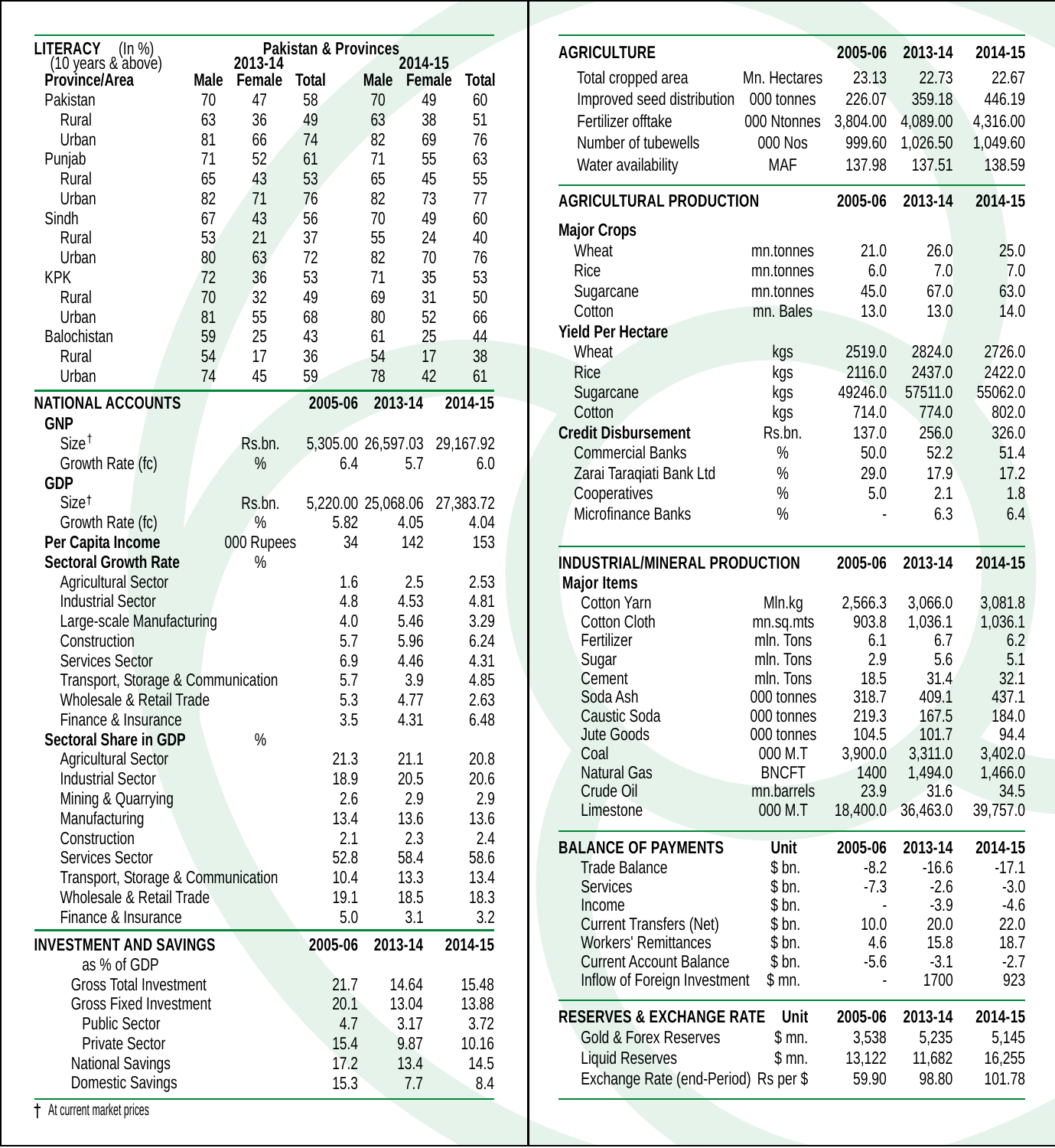| <b>FOREIGN TRADE (\$ Million)</b> | 2005-06  | 2013-14 | 2014-15 |         |
|-----------------------------------|----------|---------|---------|---------|
| <b>TOTAL EXPORTS</b>              |          | 16,451  | 25,110  | 23,667  |
| Major Items                       |          |         |         |         |
| Rice                              |          | 1,149   | 2,163   | 2,035   |
| <b>Cotton Yarn</b>                |          | 1,383   | 1,997   | 1,849   |
| Cotton Cloth                      |          | 2,108   | 2,770   | 2,453   |
| Hosiery, Bedware & Towels         |          | 4,377   | 5,198   | 5,307   |
| <b>Readymade Garments</b>         |          | 1,310   | 1,909   | 2,095   |
| <b>Synthetic Textiles</b>         |          | 200     | 385     | 331     |
| Made up Articles                  |          | 408     | 660     | 655     |
| Leather Manufacturers             |          | 711     | 744     | 728     |
| <b>Engineering Goods</b>          |          | 174     | 327     | 224     |
| <b>Sports Goods</b>               |          | 343     | 364     | 339     |
| <b>Surgical Goods</b>             |          | 163     | 338     | 341     |
| Chemicals & Pharma Products       |          | 433     | 1.172   | 981     |
| Cement                            |          | 104     | 508     | 444     |
| All Other Items                   |          | 3,690   | 6,575   | 5,885   |
| <b>TOTAL IMPORTS</b>              |          | 28,581  | 45,073  | 45,826  |
| Major Items                       |          |         |         |         |
| Tea                               |          | 223     | 300     | 341     |
| Edible Oil                        |          | 739     | 2,019   | 1,835   |
| Pulses                            |          | 174     | 308     | 409     |
| Petroleum Crude & Products        |          | 6,675   | 14,861  | 11,794  |
| <b>Power Generating Machinery</b> |          | 512     | 1,081   | 1,375   |
| Telecom                           |          |         |         |         |
| Road Motor Vehicles               |          | 1,563   | 1,346   | 1,377   |
|                                   |          | 1,687   | 1,249   | 1,610   |
| <b>Electrical Machinery</b>       |          | 509     | 1,117   | 1,206   |
| <b>Textile Machinery</b>          |          | 817     | 600     | 450     |
| Air Crafts, Ships & Boats         |          | 463     | 868     | 863     |
| Iron & Steel Scrap                |          | 363     | 757     | 1,043   |
| Iron & Steel                      |          | 1,367   | 1,428   | 1,822   |
| <b>Plastic Material</b>           |          | 1,020   | 1,679   | 1,801   |
| Fertilizer                        |          | 682     | 700     | 914     |
| Raw Cotton & Textile Items        |          | 194     | 1.442   | 1.225   |
| Insecticides                      |          | 114     | 123     | 139     |
| Synthetic Fibre & Yarn            |          | 498     | 1,061   | 1,212   |
| All Other Items                   |          | 10,982  | 15,562  | 18,232  |
| <b>CAPITAL MARKET</b>             | Unit     | 2005-06 | 2013-14 | 2014-15 |
| Turnover of Shares (KSE)          | bn.share | 63      | 57      | 65      |
| Average Daily Share Volume        | Mn       | 256     | 229     | 261     |
| Market Capitalisation             | Rs.bn.   | 3,777   | 6,655   | 7,421   |
| <b>Listed Companies</b>           | Nos.     | 652     | 557     | 560     |
| <b>Listed Capital</b>             | Rs.bn.   | 706     | 1,100   | 1,189   |
| New Companies Listed              | Nos.     | 7       | 5       | 9       |
| <b>PRICE INDICES</b>              | Unit     | 2005-06 | 2013-14 | 2014-15 |
|                                   |          |         |         |         |
| <b>Consumer Price Index</b>       | %        | 7.92    | 8.6     | 4.5     |
| Wholesale Price Index             | %        | 10.1    | 8.2     | $-0.3$  |
| Sensitive Price Indicator         | %        | 7.02    | 9.3     | 1.7     |
| <b>GDP Deflator</b>               | %        | 10.49   | 7.40    | 4.6     |
| Core Inflation                    | %        | 6.5     | 8.3     | 6.5     |

| <b>WORKERS' REMITTANCES</b>            | 2005-06 | 2013-14          | 2014-15      |
|----------------------------------------|---------|------------------|--------------|
| <b>Gulf Region</b>                     | (\$ Mn) | (\$ Mn)          | (S Mn)       |
| Saudi Arabia                           | 750     | 4,729            | 5,630        |
| <b>UAE</b>                             | 716     | 3,110            | 4,207        |
| Kuwait                                 | 247     | 681              | 748          |
| Sultanat-e-Oman                        | 130     | 530              | 667          |
| Qatar                                  | 119     | 329              | 348          |
| <b>Bahrain</b>                         | 101     | 319              | 389          |
| <b>Other than Gulf Region</b>          |         |                  |              |
| <b>USA</b>                             | 1,242   | 2,468            | 2,585        |
| UK                                     | 439     | 2,180            | 2,287        |
| Canada                                 | 82      | 160              | 161          |
| Germany                                | 59      | 86               | 78           |
| Switzerland                            | 21      | 29               | 30           |
| France<br>Ireland                      | 8<br>7  | 34<br>138        | 25<br>133    |
| Spain                                  | 3       | 80               | 47           |
| Australia                              | 25      | 150              | 160          |
| Italy                                  | 13      | 33               | 31           |
| <b>Other Countries</b>                 | 626     | 782              | 928          |
| <b>Total</b>                           | 4,588   | 15,838           | 18,454       |
| <b>FOREIGN DIRECT INVESTMENT</b>       | 2005-06 | 2013-14          | 2014-15      |
|                                        | \$Mn)   | (S Mn)           | (S Mn)       |
| <b>Total Inflows</b>                   | 3,521.0 | 1,698.6          | 851.2        |
| By Major Economic Groups               |         |                  |              |
| Food, Beverages & Tobacco              | 61.9    | 140.5            | 105.8        |
| Communications                         | 1,937.7 | 434.2            | 45.1         |
| <b>Financial Business</b>              | 329.2   | 192.8            | 256.4        |
| Power                                  | 320.6   | 71.4             | 201.7        |
| Oil & Gas Explorations                 | 312.7   | 502.0            | 246.1        |
| Trade                                  | 118.0   | $-3.2$           | 50.0         |
| <b>Chemicals &amp; Pharmaceuticals</b> | 106.9   | 96.4             | 6.5          |
| Construction                           | 89.5    | 28.8             | 53.5         |
| Transport & Transport Equipment        | 33.1    | 55.8             | 70.5         |
| (Automobiles)                          |         |                  |              |
| <b>Textiles</b>                        | 47.0    | $-0.2$           | 43.9         |
| Others                                 | 164.4   | $-319.9$         | $-228.3$     |
| <b>FOREIGN PRIVATE INVESTMENT</b>      | 2005-06 | 2013-14          | 2014-15      |
|                                        | (S Mn)  | (S Mn)           | (S Mn)       |
| <b>Net Inflows</b>                     | 3872.5  | 2321.4           | 1786.1       |
| Australia                              | 31.3    | 24.4             | 20.4         |
| Belgium                                |         | 0.3              | 7.2          |
| China                                  | 1.7     | 696.0            | 266.6        |
| Hong Kong                              | 55.2    | 294.6            | 19.9         |
| Italy                                  |         | 97.7             | 115.4        |
| Japan                                  | 48.2    | 47.2             | 74           |
| Malaysia                               | 22.5    | $-17.5$          | 2.8          |
| Luxemburg                              | 252.6   | 182.0<br>$-21.6$ | 252.6<br>2.7 |
| Norway<br>Saudi Arabia                 | 278.5   | $-40.1$          | $-64.4$      |
| Switzerland                            | 182.2   | $-15.4$          |              |
| UAE                                    | 1487.8  | $-40.2$          | 228          |
| UK                                     | 224.5   | 380.9            | 403.8        |
| <b>USA</b>                             | 820.5   | 360.3            | 808.3        |
| <b>Other Countries</b>                 | 346.2   | 1268.4           | 222.6        |
|                                        |         |                  |              |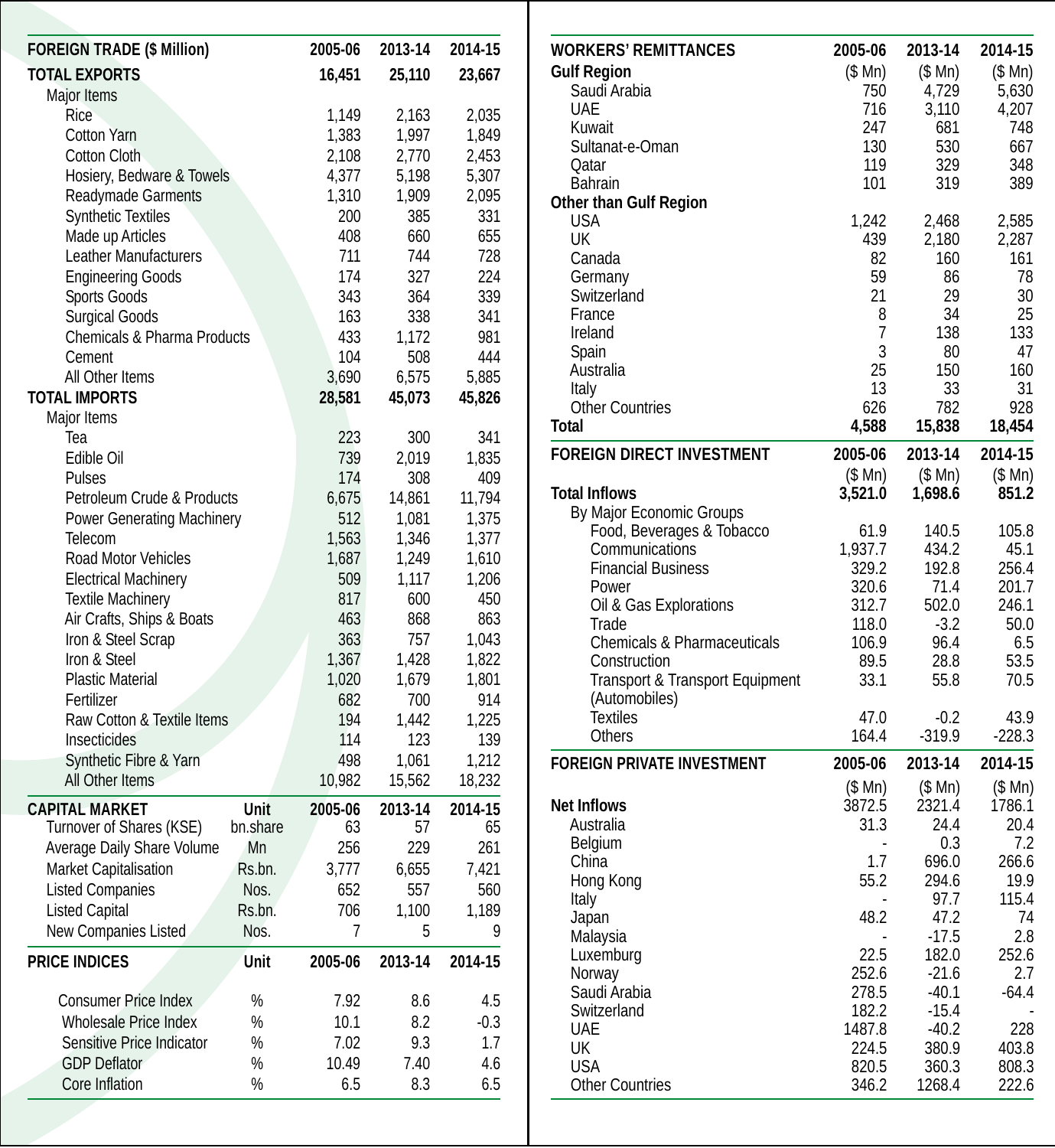| <b>BANKING</b>                                 | Unit       | 2005-06 | 2013-14 | 2014-15 |
|------------------------------------------------|------------|---------|---------|---------|
| <b>Scheduled Banks</b>                         | Nos.       | 38      | 37      | 37      |
| Foreign Banks                                  | Nos.       | 7       | 6       | 6       |
| <b>Scheduled Banks Branches</b>                | Nos.       | 7,096   | 10.800  | 11,132  |
| Foreign Banks Branches                         | Nos.       | 82      | 11      | 11      |
| <b>Scheduled Banks Deposits</b>                | Rs.bn.     | 3,255   | 8,151   | 8,577   |
| <b>Scheduled Banks Advances</b>                | Rs.bn.     | 2,428   | 4,114   | 4,319   |
| <b>Scheduled Banks Assets</b>                  | Rs.bn.     | 4,353   | 10,962  | 12,234  |
| <b>Online Branches</b>                         | Nos.       | 3,265   | 10,640  | 11,315  |
| <b>ATMs</b>                                    | Nos.       | 1,217   | 8,240   | 9,597   |
| Debit Cards                                    | 000 Nos.   | 1,257   | 23,061  | 25,024  |
| <b>RATE OF RETURN</b>                          |            |         |         |         |
| Weighted Avg Rate of Return on Advances        | $\%$       | 8.81    | 10.53   | 9.31    |
| Weighted Avg Rate of Return on Deposits        | %          | 1.37    | 5.80    | 5.22    |
| SBP Reverse Repo Rate                          | %          | 9.00    | 10.00   | 9.50    |
| 6-Month Treasury Bills Weighted Average        | $\%$       | 7.96    | 9.50    | 8.30    |
| <b>ISLAMIC BANKING</b>                         |            |         |         |         |
| Full Fledged Islamic Banks                     | Nos.       | 6       | 5       | 5       |
| Full Fledged Islamic Banks Branches            | Nos.       | 167     | 921     | 1,045   |
| Stand-alone Branches of                        |            |         |         |         |
| <b>Existing Scheduled Banks</b>                | Nos.       | 320     | 545     | 606     |
| Deposits                                       | Rs.bn.     | 98      | 1,070   | 1,122   |
| Financing (Advances+Bills)                     | Rs.bn.     | 75      | 312     | 451     |
| <b>MONETARY SECTOR</b>                         |            | 2005-06 | 2013-14 | 2014-15 |
| Currency in Circulation                        | Rs.bn.     | 740     | 2,178   | 2,554   |
| Reserve Money Growth Rate                      | $\%$       | 11.00   | 12.87   | 9.87    |
| Private Sector Credit/GDP                      | $\%$       | 27.73   | 14.87   | 14.38   |
| M2/GDP                                         | $\%$       | 45.0    | 39.6    | 41.0    |
| Money Multiplier                               | %          | 3.40    | 3.49    | 3.59    |
| M2 Growth Rate                                 | %          | 15.1    | 12.5    | 13.2    |
| <b>COMMERCIAL ENERGY SUPPLIES</b><br>Crude Oil |            | 2005-06 | 2013-14 | 2014-15 |
| <b>Local Extraction</b>                        | mn.bls.    | 24      | 32      | 35      |
| Imports                                        | mn.bls.    | 63      | 60      | 62      |
| Coal                                           |            |         |         |         |
| Production                                     | 000 tonnes | 4,871   | 3,438   | 3,712   |
| Imports                                        | 000 tonnes | 2,843   | 3,119   | 5,004   |
| Natural Gas                                    |            |         |         |         |
| Production                                     | bn.cu.ft.  | 1,400   | 1,494   | 1,466   |
| <b>Electricity Generation</b>                  | gw/h       | 93,775  | 104,089 | 102,448 |
| Hydel                                          | %          | 33      | 31      | 32      |
| Thermal                                        | $\%$       | 65      | 64      | 62      |
| Nuclear                                        | %          | 3       | 5       | 6       |
| Imported                                       | %          | 1       | 1       | 1       |

| Unit          | 2005-06        | 2013-14        | 2014-15       | <b>PROFILE OF DOMESTIC &amp; EXTERNAL DEBT</b> |        |          | 2005-06 2013-14 2014-15   |            |
|---------------|----------------|----------------|---------------|------------------------------------------------|--------|----------|---------------------------|------------|
| Nos.          | 38             | 37             | 37            | <b>Total Public Debt</b>                       | Rs.bn. | 4.091    | 15.991                    | 17.381     |
| Nos.          | $\overline{7}$ | 6              | 6             |                                                | %      | 62.9     |                           |            |
| Nos.          | 7,096          | 10,800         | 11,132        | as % of GDP                                    |        |          | 63.5                      |            |
| Nos.<br>s.bn. | 82<br>3,255    | 11<br>8,151    | 11<br>8,577   | <b>Total External Debt &amp; Liabilities</b>   | Rs.bn. | 1,913    | 5,071                     | 5,182      |
| s.bn.         | 2,428          | 4,114          | 4,319         | as % of GDP                                    | %      | 29.5     | 20.1                      |            |
| s.bn.         | 4,353          | 10,962         | 12,234        | Govt Domestic Debt                             | Rs.bn. |          | 2,177.6 10,920.0 12,198.9 |            |
| Nos.          | 3,265          | 10,640         | 11,315        | Permanent Debt                                 | Rs.bn. | 526.2    | 4,005.3                   | 5,016.0    |
| Nos.          | 1,217          | 8,240          | 9,597         | <b>Floating Debt</b>                           | Rs.bn. | 778.2    | 4,610.9                   | 4,612.6    |
| Nos.          | 1,257          | 23,061         | 25,024        | <b>Unfunded Debt</b>                           | Rs.bn. | 873.2    | 2,303.8                   | 2,570.3    |
| %             | 8.81           | 10.53          | 9.31          | Domestic Debt as % of GDP                      | %      | 33.5     | 43.4                      |            |
| %             | 1.37           | 5.80           | 5.22          | Outstanding Position of                        |        |          |                           |            |
| %             | 9.00           | 10.00          | 9.50          | Foreign Private Debt                           | \$m.   | 2844.6   | 2618.7                    | 2411.1     |
| %             | 7.96           | 9.50           | 8.30          | by Economic Group                              |        |          |                           |            |
| Nos.          | 6              | 5              | 5             | Power                                          | \$mn.  | 400.4    | 897.3                     | 838.8      |
| Nos.          | 167            | 921            | 1,045         | Communications                                 | \$mn.  | 1000.2   | 428.9                     | 560.8      |
|               |                |                |               |                                                |        |          |                           |            |
| Nos.          | 320            | 545            | 606           | Transport                                      | \$m.   | 880      | 689.0                     | 534.1      |
| s.bn.         | 98             | 1,070          | 1,122         | Others                                         | \$m.   | 564.0    | 603.5                     | 477.4      |
| s.bn.         | 75             | 312            | 451           | <b>PUBLIC FINANCE</b>                          |        | 2005-06  | 2013-14                   | 2014-15    |
| I.            | 2005-06        | 2013-14        | 2014-15       | (Federal Government)                           |        |          |                           |            |
|               | 740            | 2,178          | 2,554         |                                                |        |          |                           |            |
|               | 11.00<br>27.73 | 12.87<br>14.87 | 9.87<br>14.38 | <b>Gross Revenue Receipts</b>                  | Rs.bn. | 875.3    | 3,412.0                   | 3,662.5    |
|               | 45.0           | 39.6           | 41.0          | <b>Tax Revenue</b>                             | Rs.bn. | 626.3    | 2,254.5                   | 2,589.9    |
|               | 3.40           | 3.49           | 3.59          | <b>Direct Taxes</b>                            | %      | 30.0     | 39.0                      |            |
|               | 15.1           | 12.5           | 13.2          | <b>Indirect Taxes</b>                          | %      | 70.0     | 61.0                      |            |
|               | 2005-06        | 2013-14        | 2014-15       | Non-Tax Revenue                                | Rs.bn. | 249.0    | 1,037.5                   | 850.8      |
|               |                |                |               | <b>Transfer to Provinces</b>                   | Rs.bn. | 245.3    | 1,406.3                   | 1,538.7    |
|               | 24             | 32             | 35            | Revenue Receipts (Net)                         | Rs.bn. | 630      | 2,005.8                   | 2,123.9    |
|               | 63             | 60             | 62            | <b>Current Expenditure</b>                     | Rs.bn. | 748.7    | 2,884.7                   | 3,070.3    |
| es            | 4,871          | 3,438          | 3,712         | Debt Servicing & Foreign                       |        |          |                           |            |
| es            | 2,843          | 3,119          | 5,004         | Loans Repayments                               | $\%$   | 53.1     | 40.0                      |            |
|               | 1,400          | 1,494          | 1,466         | Defence Expenditure                            | %      | 22.7     | 22.0                      |            |
|               | 93,775         | 104,089        | 102,448       | Revenue Surplus/Deficit                        | Rs.bn. | $-154.7$ | $-1,388.7$                | $-1,456.7$ |
|               |                | 31             | 32            |                                                |        |          |                           |            |
|               | 33             |                |               |                                                |        |          |                           |            |
|               | 65<br>3        | 64<br>5        | 62<br>6       | <b>Public Sector Development</b><br>Programme  | Rs.bn. | 202.1    | 441.0                     | 502.2      |